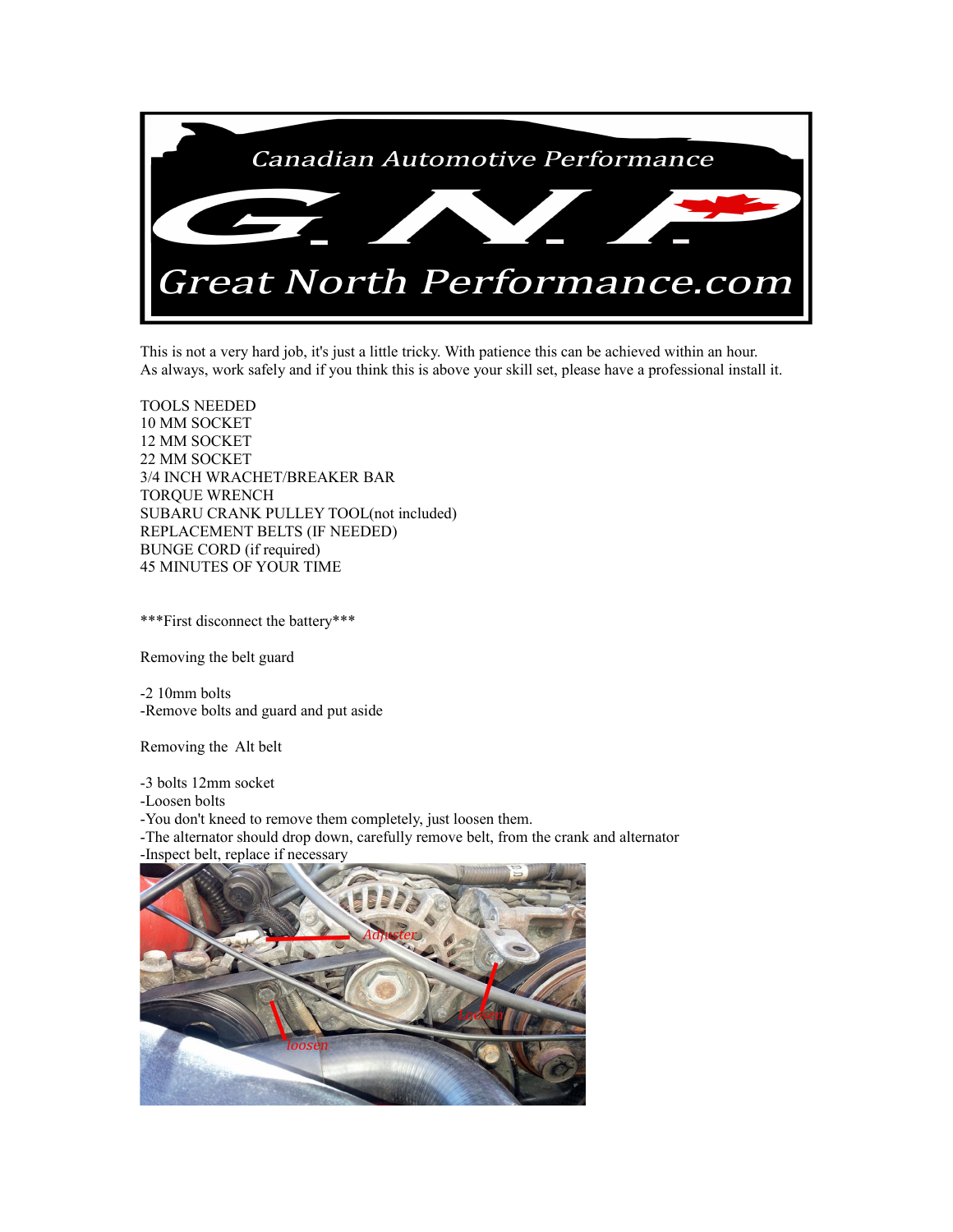Removing the ac belt

-loosen tensioner 12mm bolt. Do not remove it, just loosen it.

-loosen the adjustor bolt, allot.

-Remove belt from crank pulley and tensioner and then ac unit.

-Inspect belt, replace if necessary



#### \*\*\*\*\*TIP\*\*\*\*

-I remove the stock intake, top radiator supports. With a long bunge cord pull the rad back a bit, it should give you about an inch more to work with. I wrap the upper rad hose with the bunge cord and then attach it to the licence plate.

-Remove 2 12mm bolts and put aside with brackets

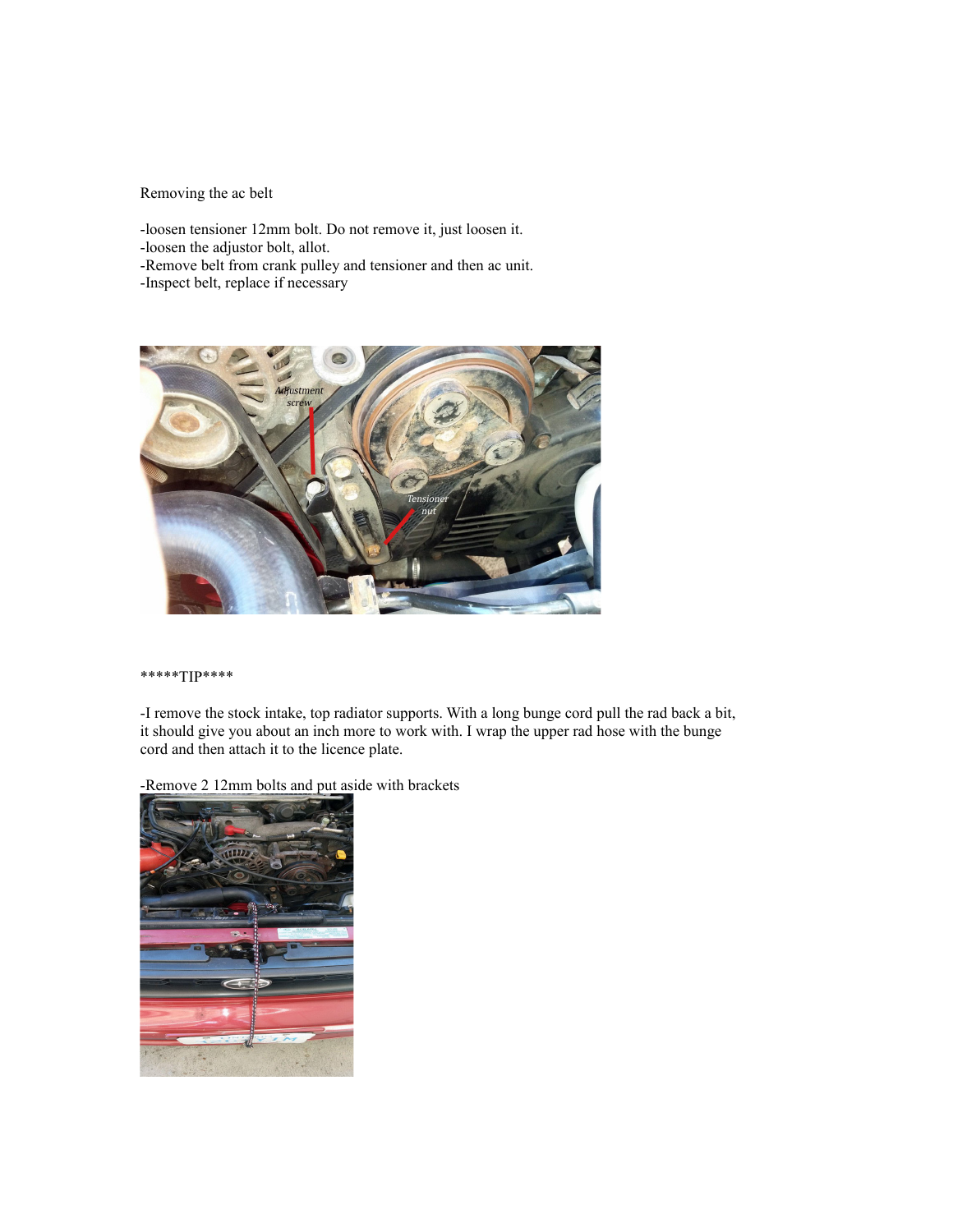Removing the stock pulley

-With a Subaru crank pulley tool (not included) insert appropriate bolts. (large or small)

\*\*\*\*\*TIP\*\*\*\*\*

-Keep the tools handle as close to vertical as you can. -Insert ratchet / breaker bar with a 22mm socket through the crank tool and on the bolt. -Make sure that you are on the bolt squarely. and the ratchet is in the off position. -The bolt should be on there with about 133 flbs of torque. It's Tight! -While holding the crank still, turn the bolt off -Leverage is you friend, go slow.

## \*\*\*\*\*\*Tip\*\*\*\*\*\*\* -DO NOT ALLOW THE CRANK TO TURN COUNTER CLOCKWISE!!! TURNING CLOCKWISE IS OK

-Once the bolt is broken loose, it should be easy to turn by hand, it's a long thread. -once the bolt is out remove the tools if you haven't already -Wiggle the pulley, it should come off.

# \*\*\*\*\*\*TIP\*\*\*\*\*\* HANG ON TO THE STOCK PULLEY, IT'S SURPISINGLY HEAVY WHEN IT COMES OFF.

Congratulations, the job is half done!

## INSTALLING GNP's LWCP

-With a clean rag, clean the crank face (snout) and the spindle and bolt of any foreign matter, rust, grease, gently.

-With some clean motor oil rub a very light coating on the back side of the LWCP pulley and the in center and key area of the pulley



Photo: Crank snout and woodruff key